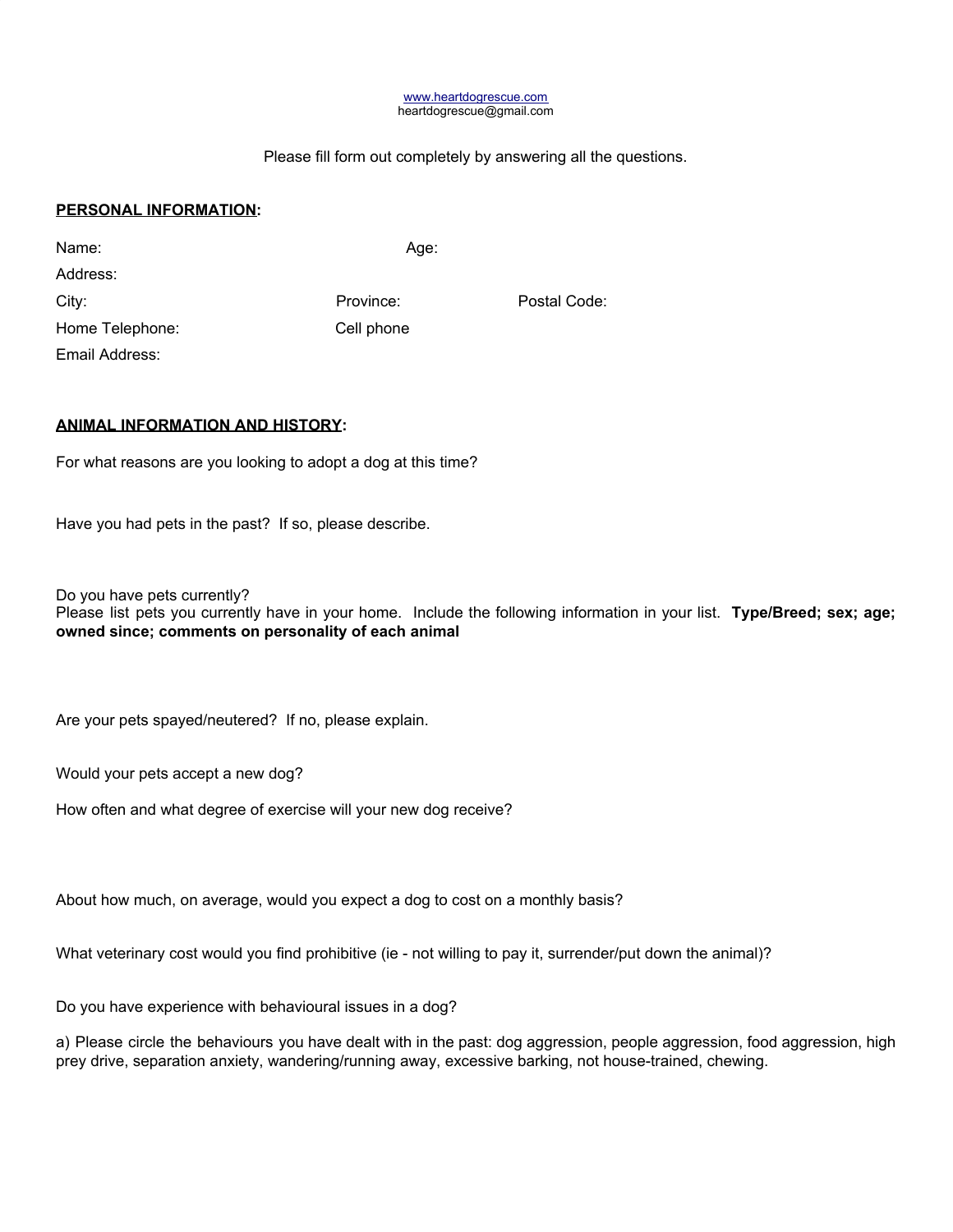Please list some reasons why you might no longer want a particular dog as part of your family (ie behaviours that you feel are unacceptable)

If this dog turns out to not be a fit for your family, what steps will you take?

Describe your approach to disciplining a dog (please include an example of minor and major behavioural situations -ex: peeing inside the home vs. showing aggression toward a child)

### **HOUSING INFORMATION:**

| Do you:                | $U$ wn $\perp$      | rent: $\perp$              |                           |
|------------------------|---------------------|----------------------------|---------------------------|
| What type of dwelling? | House $\rightarrow$ | apartment $\blacktriangle$ | $\text{cond}_\rightarrow$ |

#### **\*If renting, please provide landlord's name, address and telephone number.**

Landlord's name:

Telephone:

#### **YOUR HOME**

How many people live in your home? Please provide ages for each

Is everyone living in your home agreeable to having a dog?

Do other children visit your home?

How would you describe the activity level of your household? i.e. quiet, structured, busy, hectic etc....

What are the working hours of the adults in the household?

Where will the dog be while you are not at home?

Where will the dog sleep at night?